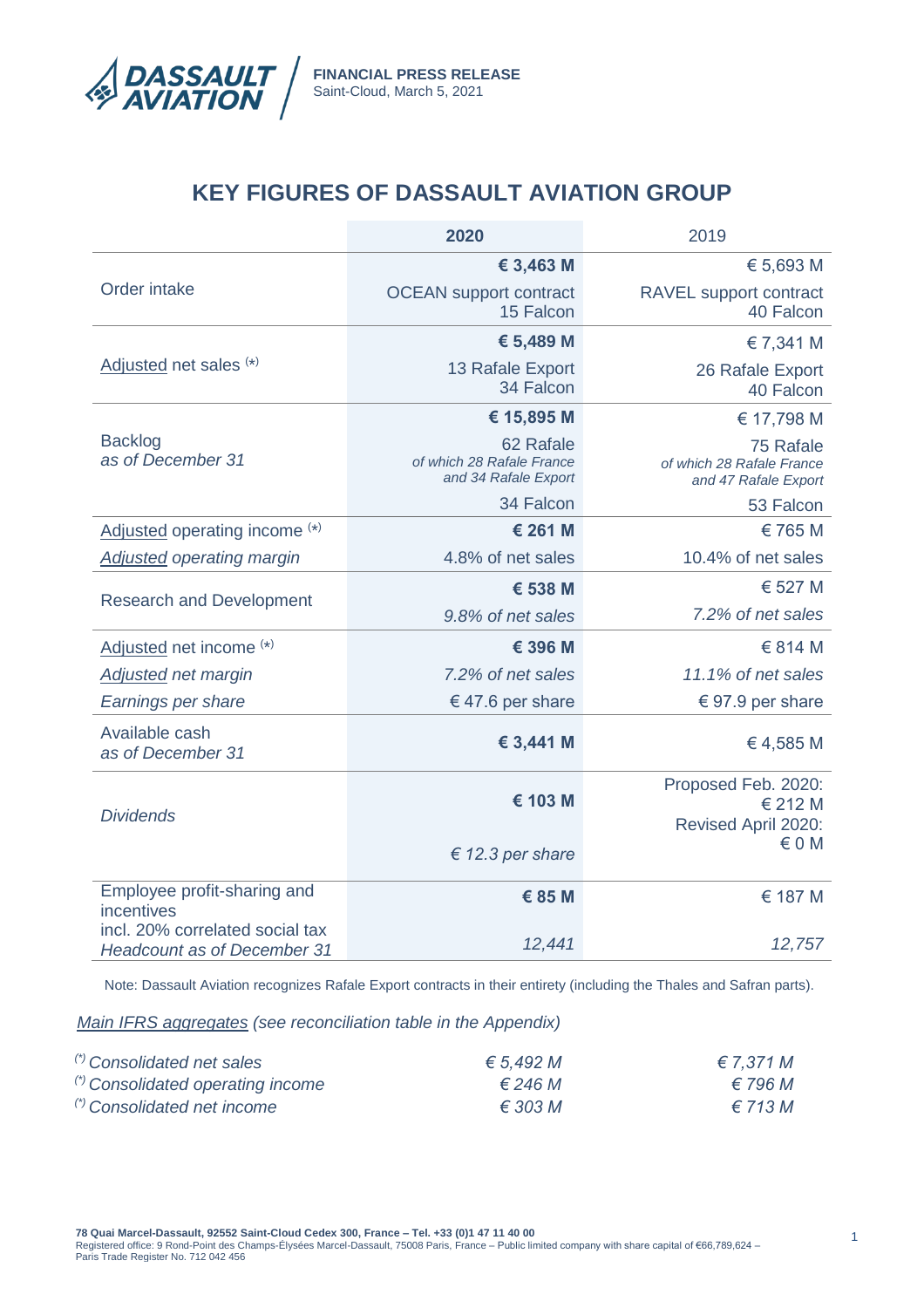

**Saint-Cloud, March 5, 2021** – The Board of Directors approved the 2020 accounts at a Board meeting chaired by Mr. Éric Trappier yesterday. The audit procedures have been completed and the audit opinion is in the process of being issued.

"2020 was an extraordinary year, dominated by the Covid-19 pandemic that plunged the entire world into a health and economic crisis. This crisis allowed Dassault Aviation to demonstrate the relevance of its dual model as well as its resilience ability. Following the initial shock, our organizations have had to adapt by implementing a robust health protocol to ensure the safety of our employees, and "under crisis remote working" for most of them.

In this extraordinary context, we focused on meeting our commitments:

- providing support for the armed forces and Falcon customers,
- completing Rafale Export and Falcon deliveries,
- continuing to develop the Falcon 6X.

In addition, some delays were caused by the necessary changes in work organization (workplace shutdown, "under crisis remote working", sub-contractor delays, etc.).

The aviation sector has been hit hard by the shutdown of a large part of air traffic. The French government has supported the sector through state-guaranteed loans and a furlough scheme. It has also launched a plan to support and modernize the sector in association with GIFAS.

In 2020, Dassault Aviation:

- received  $\epsilon$  6 million of state temporary furlough allowance,
- paid  $€ 1$  million to the investment fund out of the  $€ 13$  million commitment,
- received € 8 million from CORAC.

In these exceptional circumstances, our shareholders have shown their support by waiving their 2020 dividends due in respect of the 2019 earnings.

As guided, we delivered 13 Rafale Export and continued to explore new Export opportunities. This led to the successful sale to Greece, in January 2021, of 18 Rafale (6 new aircraft and 12 aircraft recently put into service with the French Air and Space Force). Following the sale, France announced the order of a further 12 Rafale to replace those to be delivered to Greece.

We also successfully delivered 34 Falcon (despite the travel restrictions), continued working on the Falcon 6X which completed its virtual rollout in December 2020 and that is expected to enter into service in late 2022 and continued to develop the future Falcon to be announced in the first half of 2021.

The 2020 order intake amounted to EUR 3,463 million, versus EUR 5,693 million in 2019. This year, it included the integrated support contract for the Atlantique 2 (OCEAN) for France and 15 Falcon, including the "Albatros" maritime surveillance aircraft program for the French Navy. In 2019, it chiefly comprised the RAVEL contract and 40 Falcon.

Net sales in 2020 amounted to EUR 5,489 million, versus EUR 7,341 million in 2019. This reduction, as planned, is mainly due to a lower number of Rafale Export deliveries (13 vs. 26 in 2019) and Falcon deliveries (34 vs. 40 in 2019).

Operating margin was 4.8%, versus 10.4% in 2019. It is directly affected by: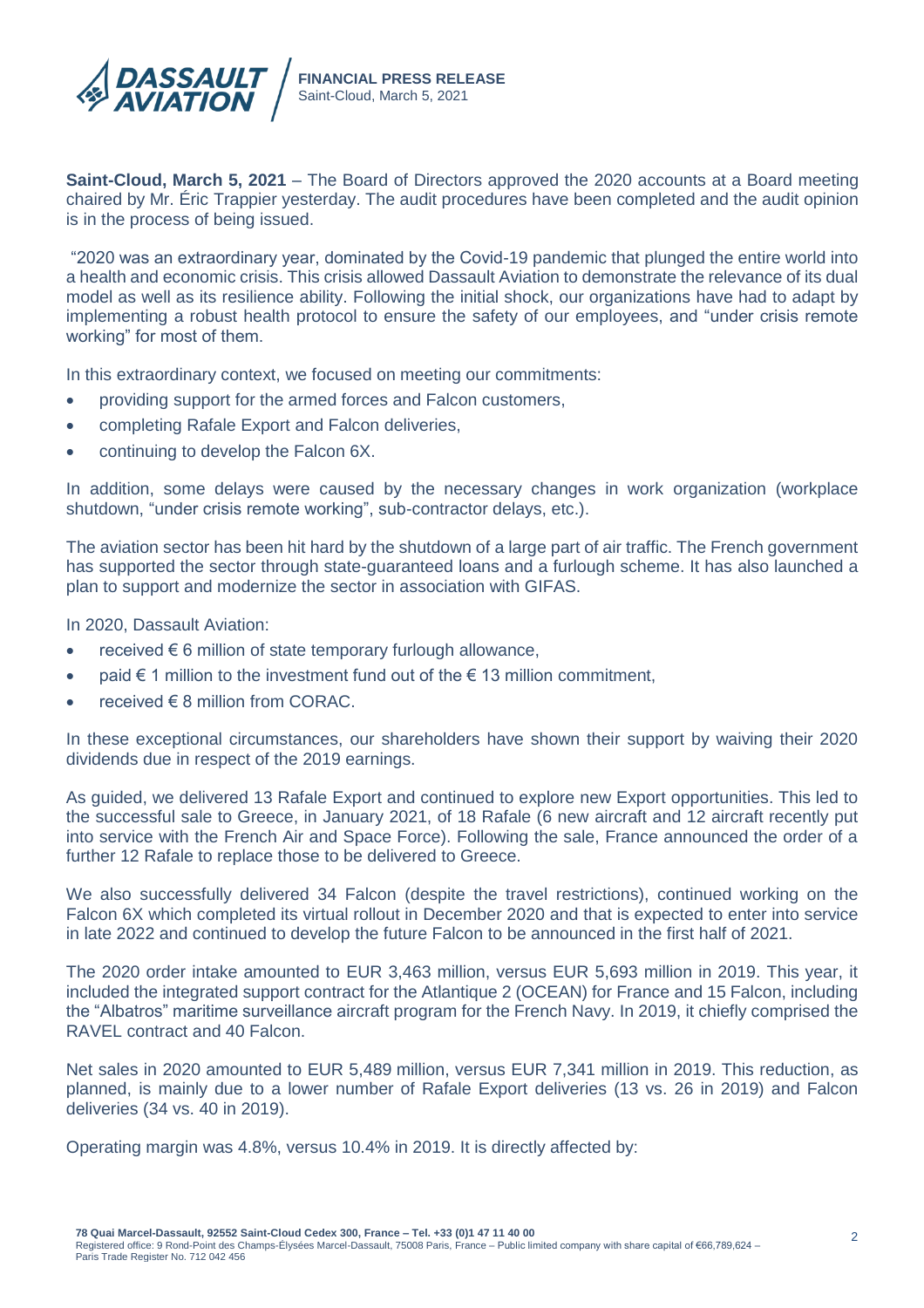

- the financial impacts due to the health crisis (under-used capacity, cost of health measures, decline in activity at Falcon maintenance centers, etc.). The savings associated with the action plans implemented by the Group have cushioned these impacts,
- the significant level of self-financed R&D, representing 9.8% of net sales, compared with 7.2% in 2019. Despite the crisis, we aimed at keeping our current developments going, particularly the Falcon 6X and the future Falcon,
- less absorption of fixed costs due to the 25% drop in net sales.

2020 adjusted net income, down 51%, stood at EUR 396 million, representing a net margin of 7.2% of net sales, versus 11.1% in 2019. This decrease is mainly due to the lower operating income and the smaller contribution to net income from Thales.

This result leads to a dividend proposal of EUR 103 million (EUR 12.3 per share) for shareholders and to a payment to employees of EUR 85 million, including the correlated social tax, by way of profit-sharing and incentive schemes.

We continued implementing our transformation plan, and particularly the digitalization of the Company. Digitalization is essential for our processes, from design to support, while mastering our data. We also put emphasize on our industrial performance and on modernizing our infrastructures.

Looking ahead, 2021 will still to be dominated by the pandemic and its consequences for public health and economy. In this context, our efforts and strategy will be:

- Export Rafale: perform contracts and continue to explore new business opportunities,
- Falcon: increase sales,
- Falcon 6X: continue development with aiming at its entry into service in late 2022,
- Military developments: pursue the current programs (F4 standard, Archange, Albatros, etc.),
- Preparation of the future: keep to the schedule for the future Falcon,
- New Generation Fighter: obtain the launch of phases 1B and 2,
- Eurodrone: secure a contract,
- 5<sup>th</sup> batch of the Rafale France: prepare for the productability contract,
- Aircraft support and availability: maintain the highest standards,
- Energy transition: secure CORAC orders,
- Make in India: continue developing the activities transferred to DRAL.

We plan to deliver 25 Rafale and 25 Falcon. Net sales will increase."

*Éric Trappier, Chairman and Chief Executive Officer of Dassault Aviation.*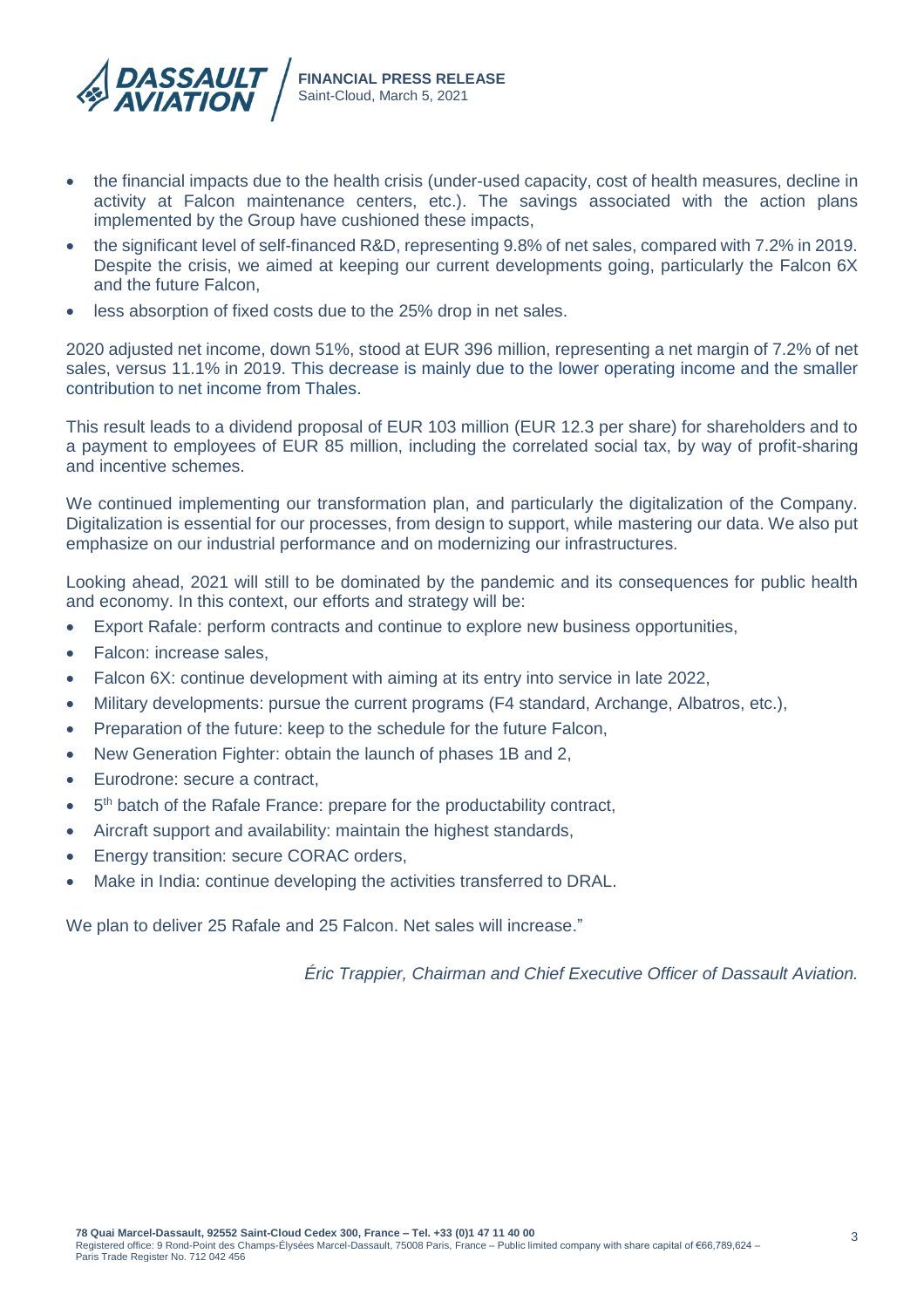

# **1. ADJUSTED CONSOLIDATED 2020 RESULTS**

*(see reconciliation table in the appendix)*

#### $1.1$ **ORDER INTAKE**

**2020 order intake** was **EUR 3,463 million** versus EUR 5,693 million in 2019. **Export** order intake represented **41%.**

The change in order intake was as follows, **in EUR million**:

|                           | 2020  | 2019<br>2018 |       | 2017  | 2016  |
|---------------------------|-------|--------------|-------|-------|-------|
|                           |       |              |       |       |       |
| <b>Defense</b>            | 1,546 | 3,385        | 2,710 | 905   | 8,139 |
| <b>Defense Export</b>     | 224   | 769          | 1,672 | 353   | 7,443 |
| <b>Defense France</b>     | 1,322 | 2,616        | 1,038 | 552   | 696   |
| <b>Falcon</b>             | 1,917 | 2,308        | 2,314 | 2,384 | 1,419 |
| <b>Total order intake</b> | 3,463 | 5.693        | 5,024 | 3,289 | 9,558 |
| % Export                  | 41%   | 49%          | 80%   | 82%   | 92%   |

The order intake is composed entirely of firm orders.

### *Defense programs*

In 2020, **Defense order intake** totaled **EUR 1,546 million**, compared with EUR 3,385 million in 2019.

The **Defense Export share** of the intake was **EUR 224 million** in 2020, compared with EUR 769 million in 2019, a year that saw significant military support.

The **Defense France portion** amounted to **EUR 1,322 million** in 2020, compared with EUR 2,616 million in 2019. Order intake includes the 10-year integrated support contract (excluding engines) for the ATL2 with the French Naval Air Force ("OCEAN"), the exercise of complementary options for the F4 standard, and the first study phases for the NGWS ("Next Generation Weapon System"). In 2019, it included the contractualization of the French 10-year integrated support contract for the Rafale ("RAVEL").

### *Falcon programs*

In 2020, **15 Falcon orders** were recorded, compared with 40 in 2019. Order intake totaled **EUR 1,917 million**, versus EUR 2,308 million in 2019. This includes the "AVSIMAR" contract with France, for the development and acquisition of 7 Falcon 2000 LXS Albatros for maritime surveillance aircraft and associated support.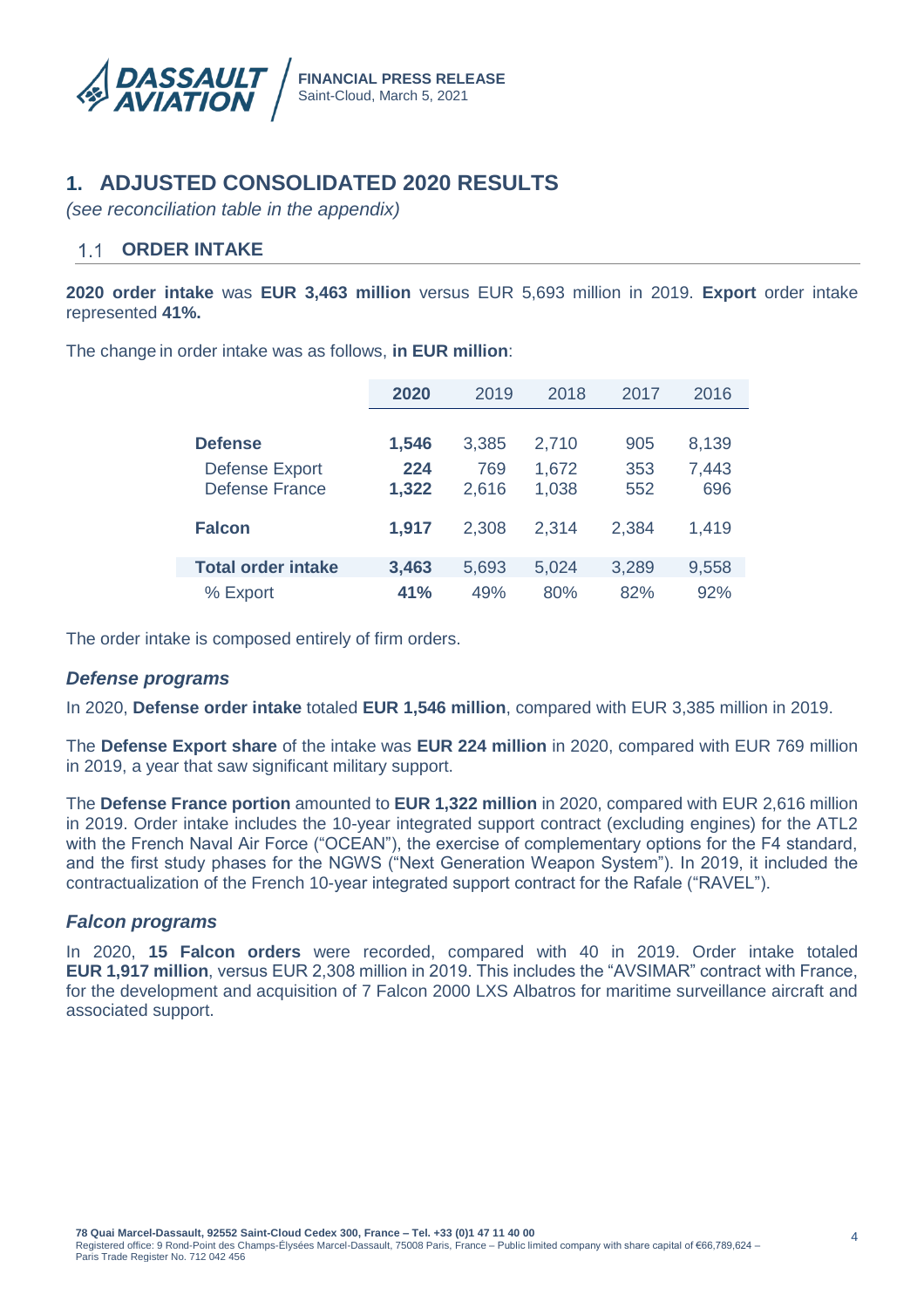

### **ADJUSTED NET SALES**

Net sales for 2020 were **EUR 5,489 million** versus EUR 7,341 million in 2019. **Export** net sales represented **89%**.

The change in net sales was as follows, in **EUR million**:

|                                 | 2020  | 2019  | 2018  | 2017  | 2016  |
|---------------------------------|-------|-------|-------|-------|-------|
|                                 |       |       |       |       |       |
| <b>Defense</b>                  | 3,263 | 5,148 | 2,485 | 1,875 | 1,244 |
| <b>Defense Export</b>           | 2,699 | 4,261 | 1,419 | 1,402 | 719   |
| <b>Defense France</b>           | 564   | 887   | 1,066 | 473   | 525   |
| <b>Falcon</b>                   | 2,226 | 2.193 | 2,599 | 3,001 | 2,342 |
|                                 |       |       |       |       |       |
| <b>Total adjusted net sales</b> | 5,489 | 7,341 | 5,084 | 4,876 | 3,586 |
| % Export                        | 89%   | 88%   | 78%   | 89%   | 83%   |

### *Defense programs*

As forecast, **13 Rafale Export** were delivered in 2020, versus 26 Rafale in 2019. For the record, on February 27, 2020, we published a guidance of 13 Rafale deliveries. After having suspended this guidance on April 1 due to the Covid-19 crisis, on July 23, 2020, we confirmed the guidance of 13 Rafale deliveries.

**Defense net sales** in 2020 were **EUR 3,263 million** versus EUR 5,148 million in 2019.

**The Defense Export share** was **EUR 2,699 million** versus EUR 4,261 million in 2019. This decrease was mainly due to a lower number of Rafale deliveries.

**The Defense France share** was **EUR 564 million** versus EUR 887 million in 2019. In accordance with the French Military Procurement Law, 2020 net sales for Defense France do not include any deliveries of the Rafale. However, they do include Rafale support services under the RAVEL contract. For the record, 2019 saw the delivery of developments for the upgrade of the ATL2 combat system and delivery of the first two upgraded aircraft to the French Navy.

### *Falcon programs*

There were **34 Falcon** delivered in 2020 (while 30 were guided), versus 40 in 2019. For the record, on February 27, 2020, we published a guidance of 40 Falcon deliveries. After having suspended this guidance on April 1 due to the Covid-19 crisis, on July 23, 2020, we published a new guidance of 30 Falcon deliveries.

**Falcon net sales** in 2020 totaled **EUR 2,226 million**, versus EUR 2,193 million in 2019. Net sales are stable, despite a lower number of deliveries of new aircraft, offset by an increase in the number of preowned aircraft delivered.

\*\*\*\*

The "book-to-bill ratio" (order intake/net sales) is 0.63 for 2020.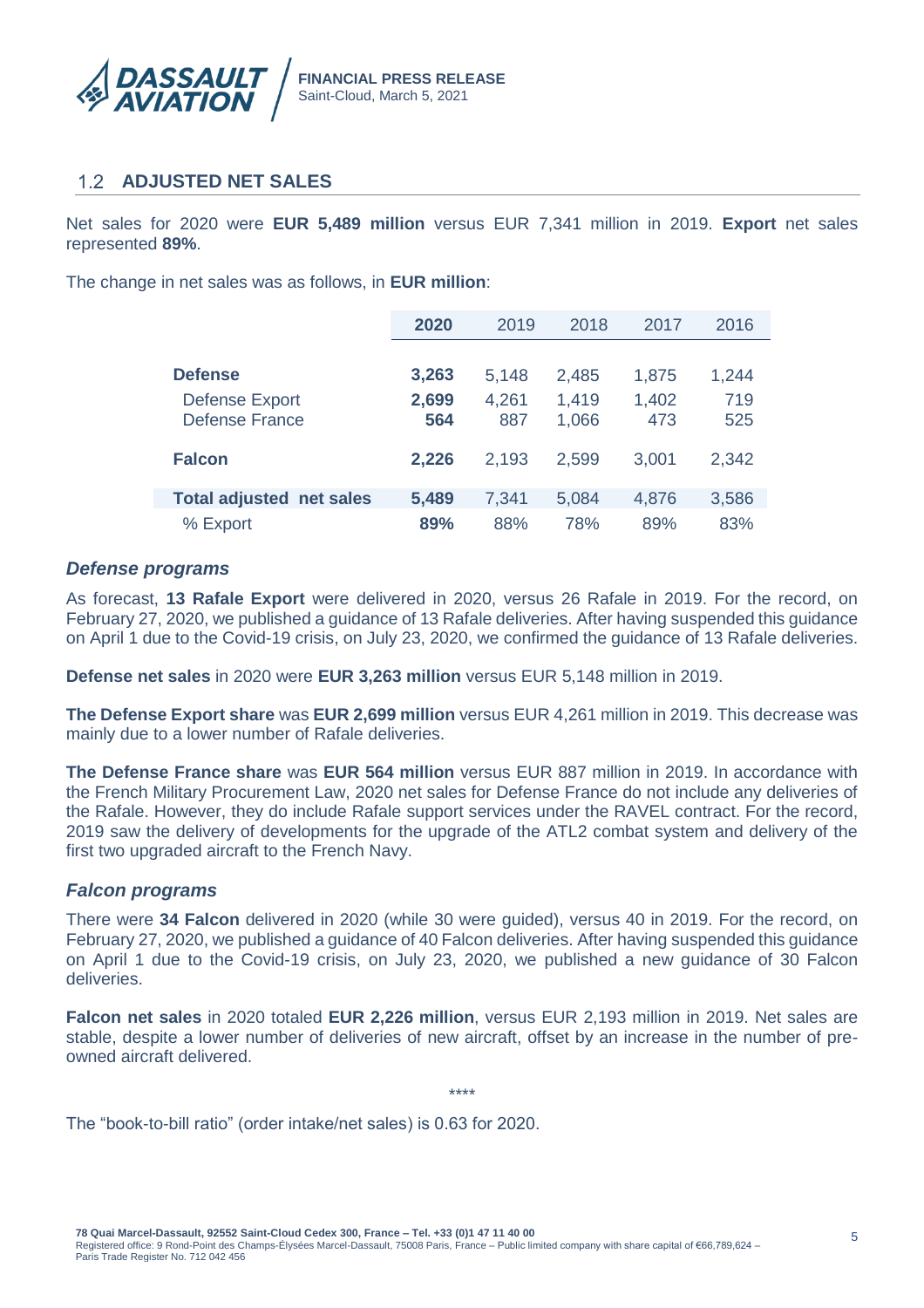

### **BACKLOG**

**The consolidated order backlog** as of December 31, 2020 was **EUR 15,895 million** versus EUR 17,798 million as of December 31, 2019. It consisted of:

- the **Defense Export backlog**, which was **EUR 8,249 million** versus EUR 10,725 million as of December 31, 2019. This consisted mainly of 34 Rafale, versus 47 Rafale as of December 31, 2019,
- the **France Defense backlog**, which was **EUR 5,499 million**, compared to EUR 4,740 million as of December 31, 2019. This included 28 Rafale (as of December 31, 2019), the RAVEL support contract for the Rafale, the OCEAN support contract for the ATL2, the Rafale F4 standard and the first study phases for the NGWS,
- the **Falcon backlog** (including the Albatros and Archange mission aircraft), which was **EUR 2,147 million**, compared with EUR 2,333 million as of December 31, 2019. It includes 34 Falcon, versus 53 as of December 31, 2019.

#### **ADJUSTED RESULTS**

#### *Operating income*

**Adjusted operating income** for 2020 was **EUR 261 million**, compared with EUR 765 million in 2019.

**Operating margin** was **4.8%**, versus 10.4% in 2019. It is directly affected by:

- the financial impacts due to the health crisis (under-used capacity, cost of health measures, decline in activity at Falcon maintenance centers, etc.). The savings associated with the action plans implemented by the Group have cushioned these impacts,
- the significant level of self-financed R&D, representing 9.8% of net sales, compared with 7.2% in 2019. Despite the crisis, we aimed at keeping our current developments going, particularly the Falcon 6X and the future Falcon,
- less absorption of fixed costs due to the 25% drop in net sales.

The foreign exchange hedging rate was 1.18 \$/€ in 2020, as in 2019.

#### *Financial income*

**2020 adjusted financial income** was **EUR -34 million** compared to EUR -52 million in 2019. In 2020, the impact associated with the financing component recorded under long-term military contracts was less significant due to deliveries of the Rafale Export. Financial income for 2020 was also positively impacted by the reduction in financial expenses following the repayment of borrowings in late 2019 and early 2020.

#### *Net income*

**Adjusted net income** for 2020 was down 51% at **EUR 396 million**, compared with EUR 814 million in 2019. Thales' contribution to the Group's net income was EUR 231 million, versus EUR 346 million in 2019.

As a result, **adjusted net margin** was **7.2%** in 2020, as against 11.1% in 2019. This decrease is mainly due to the fall in operating income and the smaller contribution to net income from Thales (4.2% of net sales in 2020, versus 4.7% in 2019).

Net income per share for 2020 was EUR 47.6, compared with EUR 97.9 in 2019.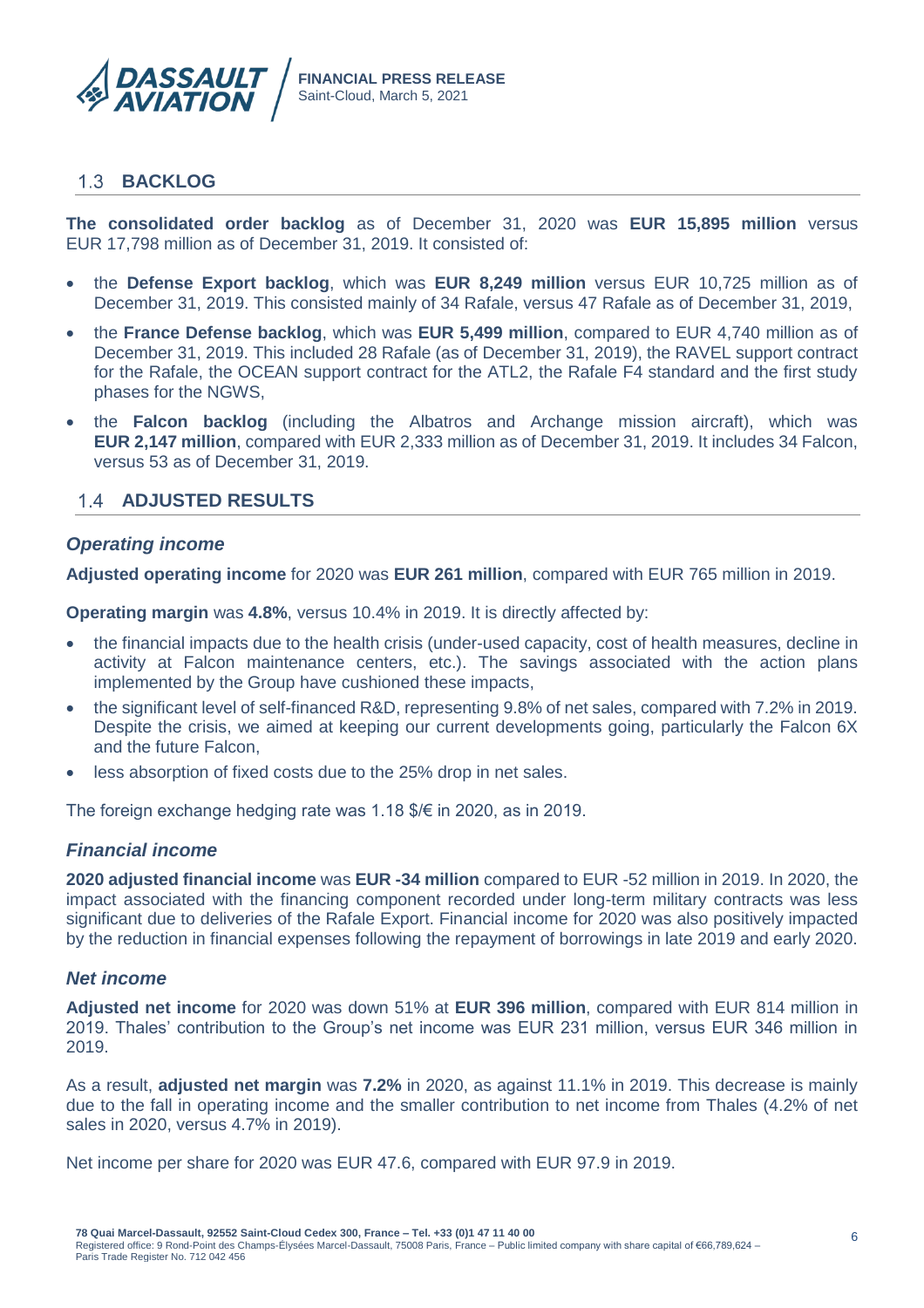

# **2. FINANCIAL STRUCTURE**

### **AVAILABLE CASH**

The Group uses a specific indicator called "Available cash", which reflects the amount of total cash available to the Group, net of financial debts. It includes the following balance sheet items: cash and cash equivalents, current financial assets (at market value) and financial debt; it excludes lease liabilities recognized following the application of IFRS 16.

**The Group's available cash** stands at **EUR 3,441 million**, EUR 1,144 million less than at December 31, 2019. The decrease is primarily due to the additional working capital requirement (resulting from the reduction in advances and progress payments received under export contracts following deliveries), and to the significant investments made during the period (including the purchase of land and buildings previously leased). These items are partially offset by operating cash flows generated during the year. In 2020, no dividends were paid to shareholders.

## **BALANCE SHEET (IFRS DATA)**

**Total equity** stood at **EUR 4,560 million** as of December 31, 2020, versus EUR 4,446 million as of December 31, 2019.

Borrowings and financial debt totaled EUR 270 million as of December 31, 2020, against EUR 558 million as of December 31, 2019. EUR 250 million of bank borrowings were repaid in early 2020. Borrowings and financial debt mostly consist of locked-in employees' profit-sharing funds, for EUR 123 million, and lease liabilities recognized following the implementation of IFRS 16, for EUR 147 million.

Inventories and work-in-progress rose slightly to EUR 3,382 million as of December 31, 2020, compared with EUR 3,368 million as of December 31, 2019. The increase in Defense France inventories and workin-progress was offset by the decrease in Defense Export inventories and work-in-progress, following the delivery of services under the Rafale Export contracts and the reduction in pre-owned Falcon inventory.

Advances and progress payments received on orders, net of advances and progress payments paid, fell by EUR 649 million as of December 31, 2020. This was mainly due to the reduction in progress payments following delivery of the Rafale Export during the period.

Derivative financial instruments had a market value of EUR 81 million as of December 31, 2020, compared with EUR -71 million as of December 31, 2019. This increase is essentially due to the change in the US dollar exchange rate between December 31, 2020 and December 31, 2019 (1.2271 \$/€ versus 1.1234 \$/€).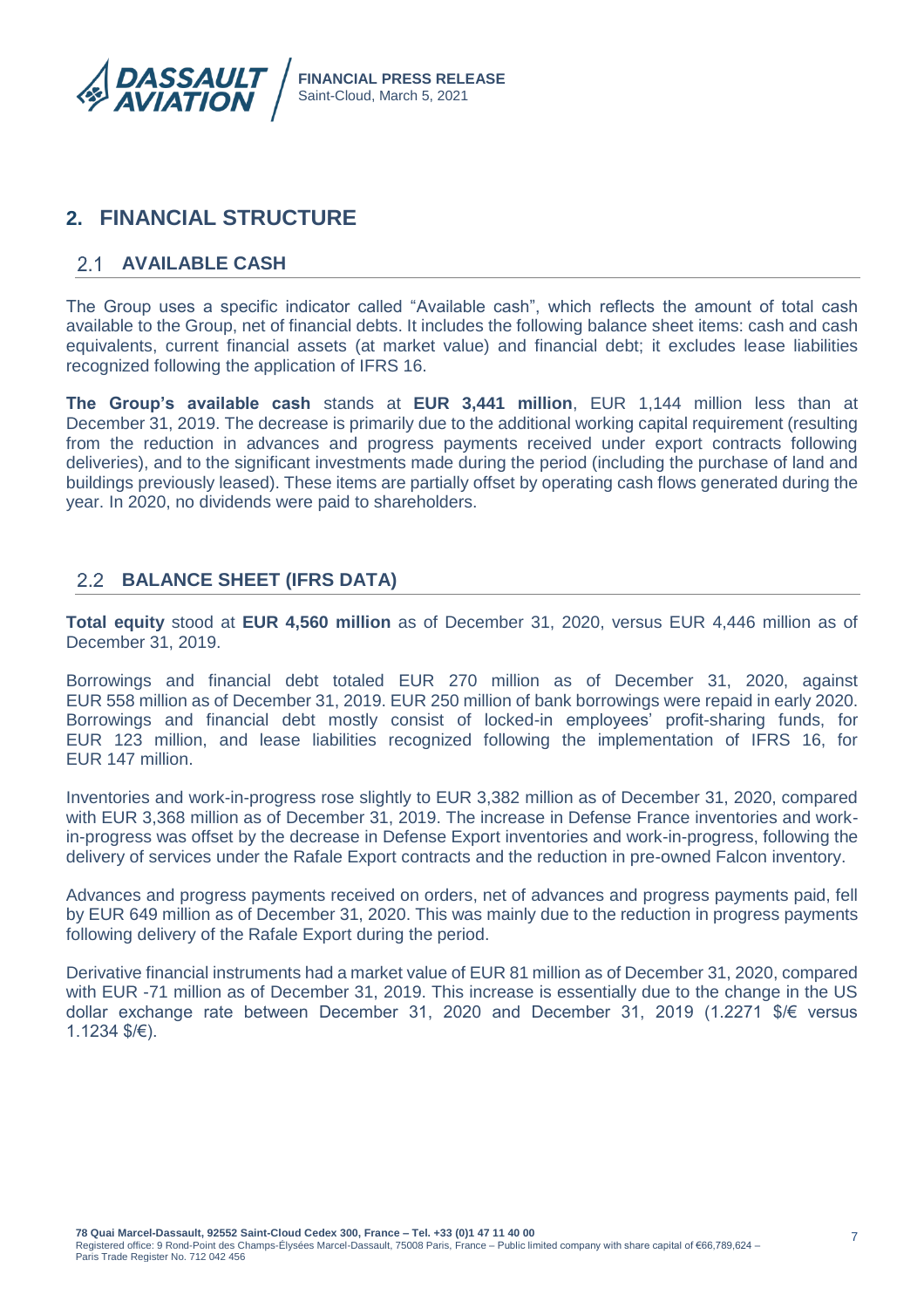

# **3. DIVIDENDS AND PROFIT-SHARING/INCENTIVES**

The Board of Directors decided to propose to the Annual General Meeting a dividend distribution, in 2021, of **EUR 12.3 per share**, corresponding to a total of **EUR 103 million**, i.e., a payout of 26%.

For 2020, the Group will pay **EUR 85 million** in employee profit-sharing and incentives, including 20% correlated social tax, whereas the application of the legal formula would have resulted in a EUR 2 million payment.

# **4. SPLIT OF THE PAR VALUE OF THE SHARE**

To align the share value with peers of the industry, to allow a better accessibility to individual investors, and to promote the liquidity of the stock, the Board of Directors decided to submit for the approval of the Annual General Meeting of May 11, 2021 a ten-for-one stock split, reducing the par value of Dassault Aviation shares from EUR 8 to EUR 0.80. This split would occur during the second half of 2021.

*This Financial Press Release may contain forward-looking statements which represent objectives and cannot be construed as forecasts regarding the Company's results or any other performance indicator. The actual results may differ significantly from the forward-looking statements due to various risks and uncertainties, as described in the Directors' report.*

### **CONTACTS**

**Corporate Communication** Stéphane Fort - Tel. +33 (0)1 47 11 86 90 - stephane.fort@dassault-aviation.com

**Investor Relations** Armelle Gary - Tel. +33 (0)1 47 11 84 24 - armelle.gary@dassault-aviation.com

#### **dassault-aviation.com**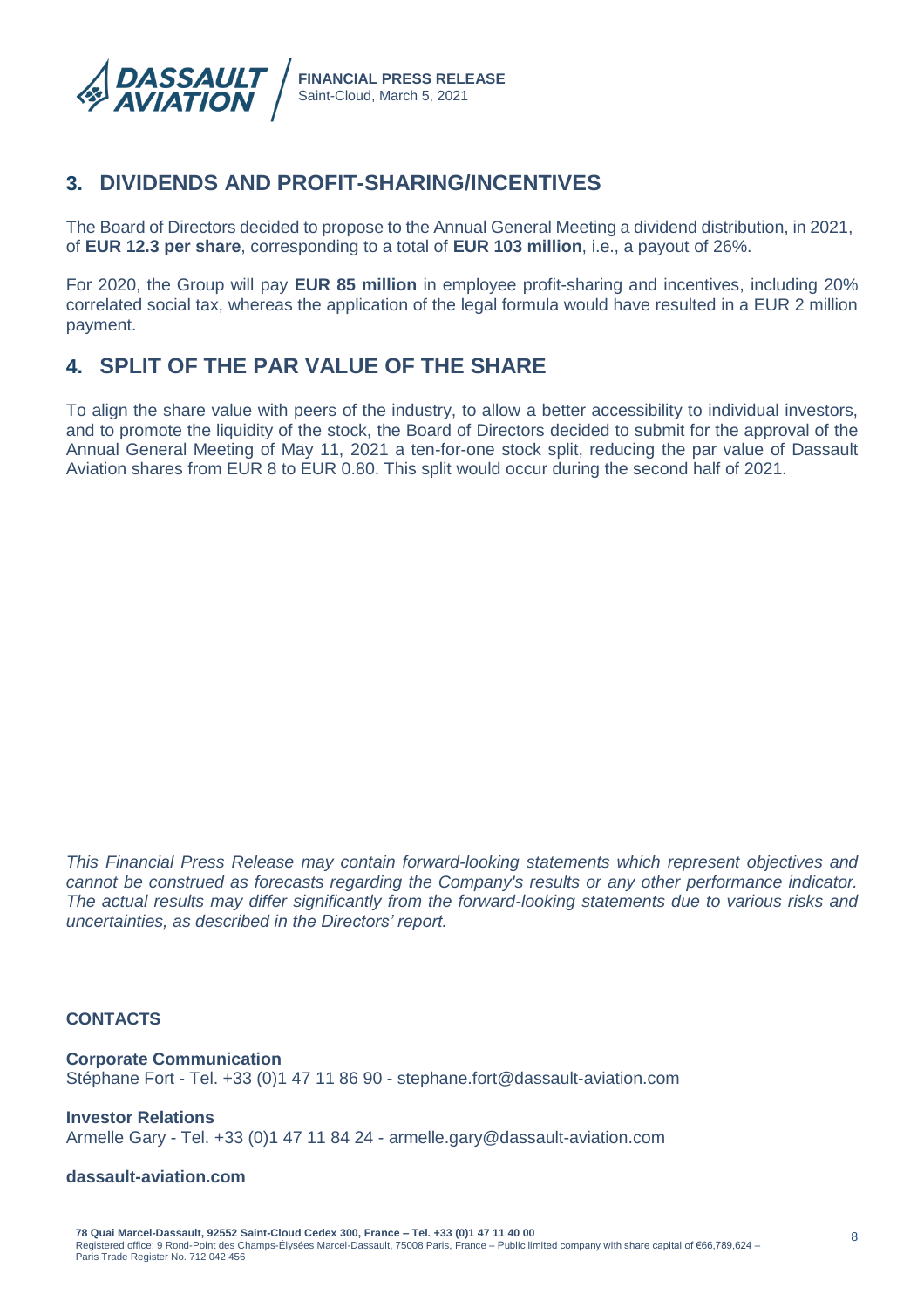

# **APPENDIX**

### **DEFINITION OF ALTERNATIVE PERFORMANCE INDICATORS**

To reflect the Group's actual economic performance, and for monitoring and comparability reasons, the Group presents an adjusted income statement with the following elements:

- gains and losses resulting from the exercise of hedging instruments which do not qualify for hedge accounting under IFRS standards. This income, presented as financial income in the consolidated financial statements, is reclassified as net sales and thus as operating income in the adjusted income statement,
- the valuation of foreign exchange derivatives which do not qualify for hedge accounting, by neutralizing the change in fair value of these instruments (the Group considering that gains or losses on hedging should only impact income as commercial flows occur), with the exception of derivatives allocated to hedge balance-sheet positions whose change in fair value is presented as operating income,
- amortization of assets valued as part of the purchase price allocation (business combinations), known as "PPA",
- adjustments made by Thales in its financial reporting.

The Group also presents the "available cash" indicator which reflects the amount of the Group's total liquidities, net of financial debt. It covers the following balance sheet items:

- cash and cash equivalents,
- other current financial assets (essentially available-for-sale marketable securities at their market value),
- financial debt, except for lease liabilities recorded following the application of IFRS 16 "Leases".

Only consolidated financial statements are audited by statutory auditors. Adjusted financial data are subject to the verification procedures applicable to all information provided in the annual report.